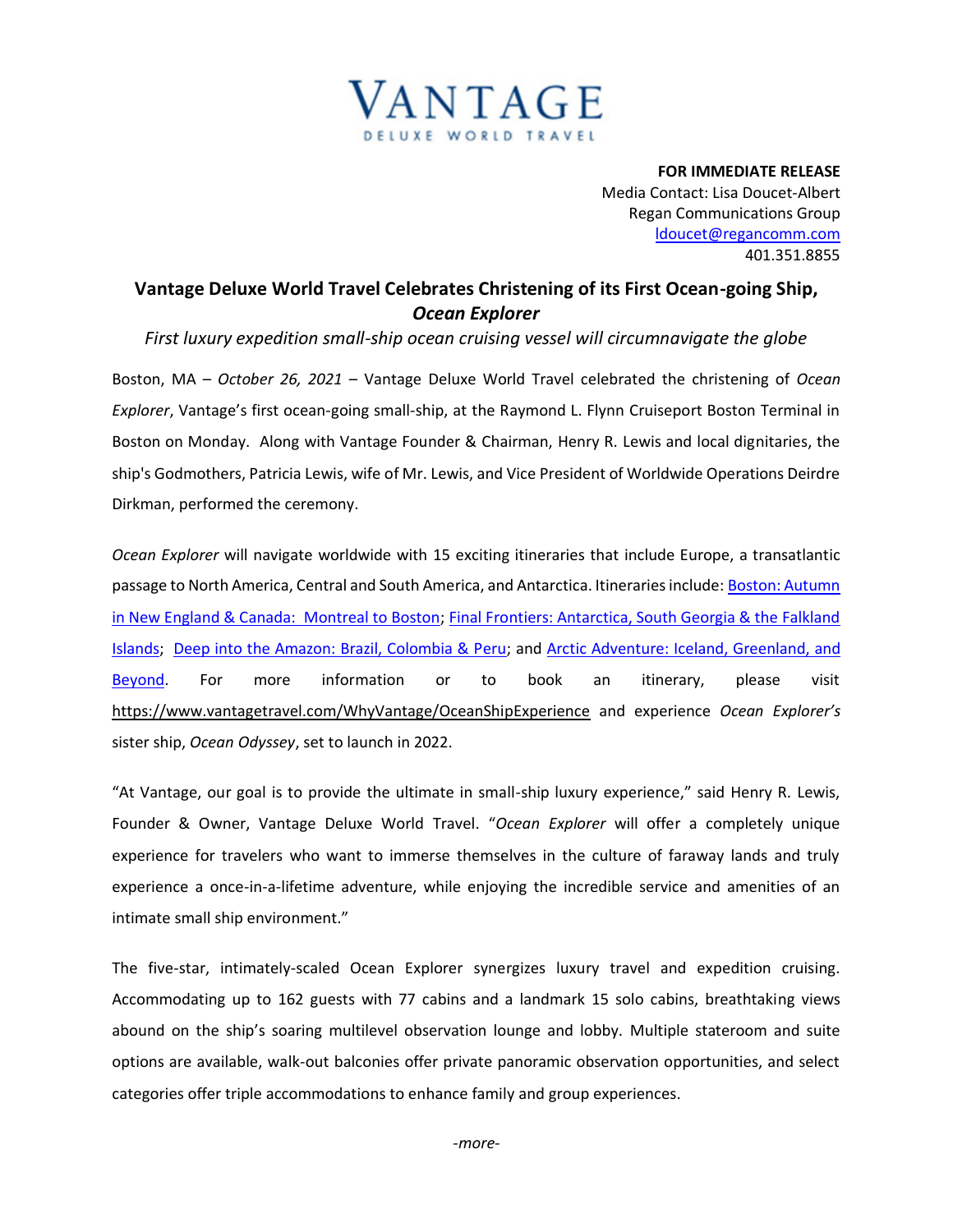Fine dining, small passenger-to-crew ratio, and spa amenities and services await on board — along with adventures like small-group wildlife viewing, kayaking and paddleboarding offshore (on select itineraries). Travelers can relax by the swimming pool, or be enraptured during curated lectures, programs, musical performances, and cultural events. Vantage's onboard Concierge caters to guests' every need, both pretrip and during the cruise.

Ocean Explorer also features the latest satellite and navigation technology, including ULSTEIN X-BOW® technology, allowing for smoother sailing and enhanced comfort as the ship traverses the world's seas; state-of-the-art safety technology; is Polar Code 6 compliant, and fully compliant with the latest SOLAS requirements in expedition cruising in Antarctica and the Arctic. Environmentally friendly standards included reduced emissions into air and sea and lower energy consumption.

Additional amenities include:

- Culinary program offering gourmet dining incorporating region fare with beer and wine included with dinner
- Hot rock-cooking restaurant, three bars, and various lounges
- Complimentary unlimited WiFi (WiFi on certain segments of trips may not be available)
- Top deck observation deck for gatherings, lecturers, performances, and more
- Spa, massage, and hair services available at the onboard spa
- Raised infinity pool
- Sauna
- Two hot tubs
- Fitness center
- Curated lectures, programs, musical performances, and cultural events
- Low passenger-to-crew ratio
- On expeditions, enjoy the services and curated lectures of a 5- or 17-person Expedition Team, comprised of experts in their field
- Knowledgeable expedition staff by region
- Onboard medical doctor
- Gift Shop
- Library with over 200 titles
- Separate, intimate dining space for groups or special events (available upon request)
- Entertainment programming with 100 movie titles

## *-more-*

## **About Vantage Deluxe World Travel:**

Vantage Deluxe World Travel, is an award-winning, world-renowned deluxe river cruising tour operator named by Travel + Leisure as 'One of the Best River Cruise Lines in the World' in 2018, 2019, 2020 and 2021, recognized by Conde Nast Traveler's 2018 Readers' Choice Award for the sixth consecutive year as one of the top river cruise lines in the world, and voted by Solo Traveler with the Solo Travelers Choice Award, the Best Solo Cruise for River Travelers, and Best Tours for Solo Travelers. The Vantage family of brands also includes Vantage Cruise Line and Vantage Adventures. The company owns and operates its own fleet of luxurious river cruise ships that sail the Rhine, Danube, Main, Moselle, and Seine rivers; and also charters ships in Portugal, the Mediterranean, Russia, Asia, North America, Central America, and